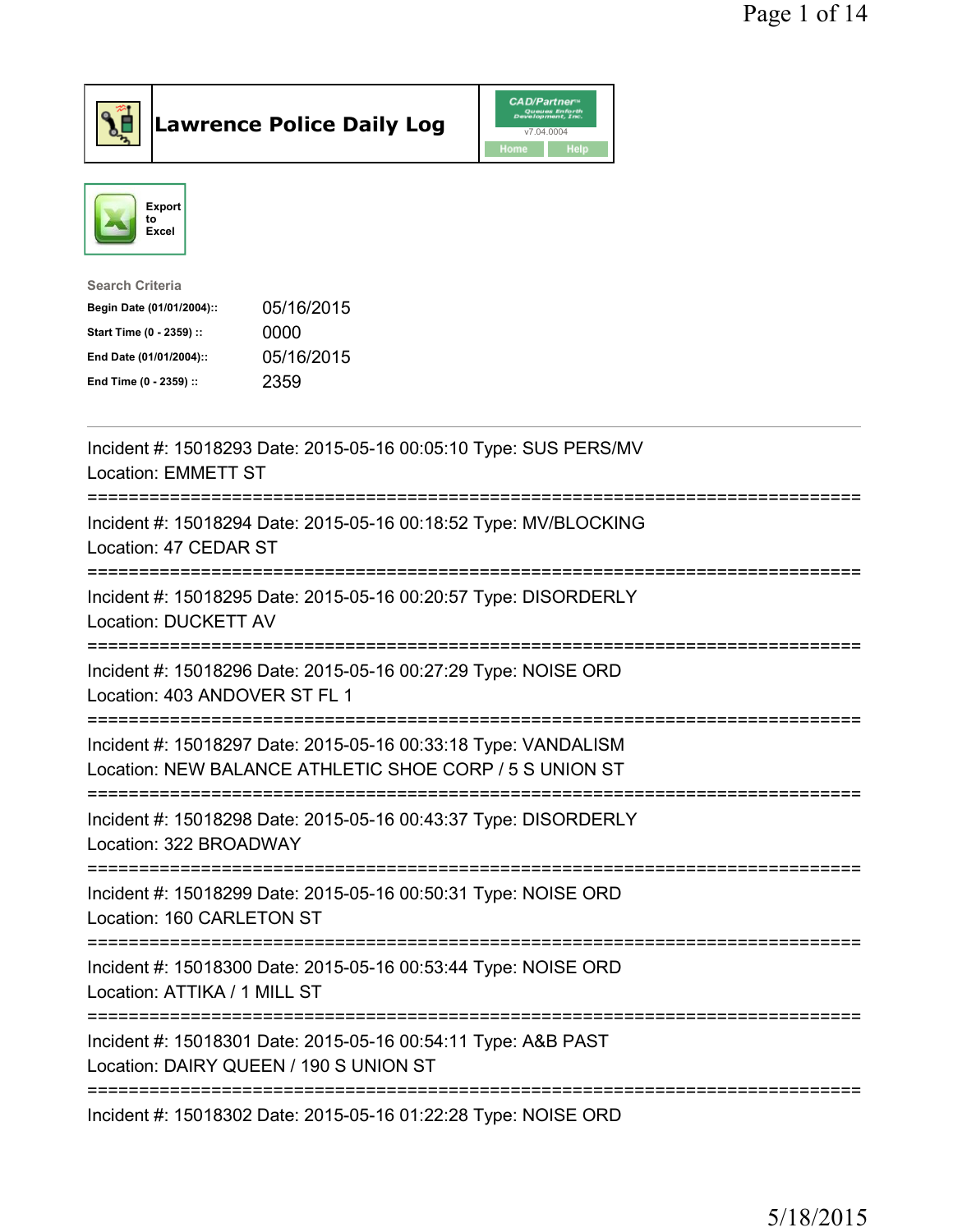Location: HAFFNER'S GAS STATION / 69 PARKER ST =========================================================================== Incident #: 15018303 Date: 2015-05-16 01:34:21 Type: MAL DAMAGE Location: RESD; YESENIA MEJIA 9789080478 / 1 MERRIMACK VIEW CT =========================================================================== Incident #: 15018304 Date: 2015-05-16 01:42:14 Type: SUS PERS/MV Location: 113 WALNUT ST =========================================================================== Incident #: 15018305 Date: 2015-05-16 01:45:17 Type: A&B PAST Location: DAIRY QUEEN / 190 S UNION ST =========================================================================== Incident #: 15018306 Date: 2015-05-16 01:50:57 Type: B&E/PAST Location: 5 WILLIAM ST FL 1 =========================================================================== Incident #: 15018307 Date: 2015-05-16 01:53:56 Type: THREATS Location: 24 WASHINGTON ST =========================================================================== Incident #: 15018308 Date: 2015-05-16 01:54:28 Type: M/V STOP Location: PARKER ST & SALEM ST =========================================================================== Incident #: 15018309 Date: 2015-05-16 01:59:29 Type: KEEP PEACE Location: 60 COMMON ST =========================================================================== Incident #: 15018310 Date: 2015-05-16 02:04:30 Type: GUN CALL Location: HAVERHILL ST & MORTON ST =========================================================================== Incident #: 15018311 Date: 2015-05-16 02:12:18 Type: NOISE ORD Location: MARKET ST & PARKER ST =========================================================================== Incident #: 15018312 Date: 2015-05-16 02:14:39 Type: FIGHT Location: RIO BAR AND GRILL / 9 APPLETON ST =========================================================================== Incident #: 15018313 Date: 2015-05-16 02:26:24 Type: HIT & RUN M/V Location: ESSEX ST & MILL ST =========================================================================== Incident #: 15018314 Date: 2015-05-16 02:29:19 Type: NOISE ORD Location: 167 WOODLAND ST FL 2 =========================================================================== Incident #: 15018315 Date: 2015-05-16 02:30:26 Type: NOISE ORD Location: 37 BOWDOIN ST =========================================================================== Incident #: 15018316 Date: 2015-05-16 02:40:51 Type: NOISE ORD Location: 161 PARK ST #RIGHT FL 1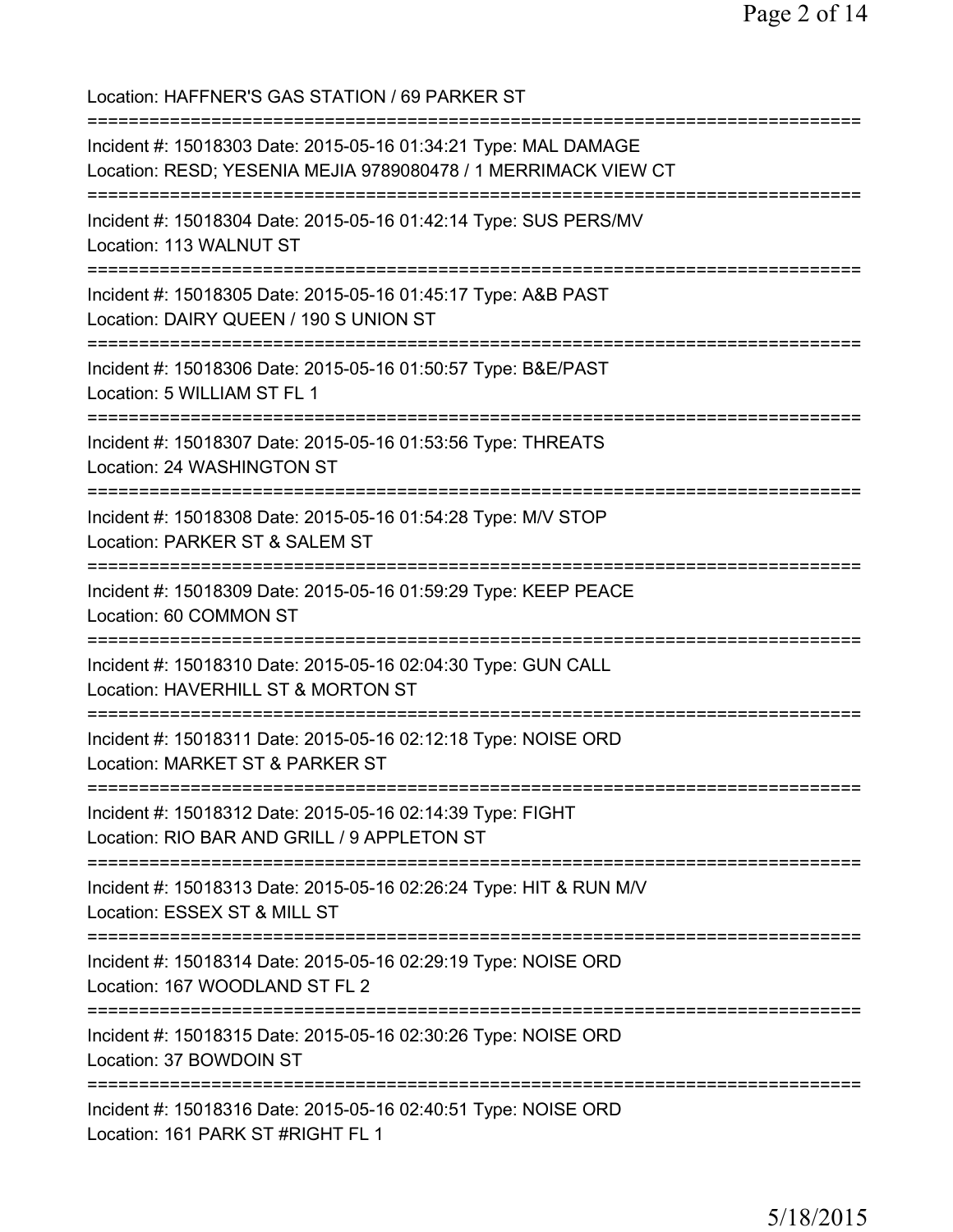| Incident #: 15018317 Date: 2015-05-16 02:42:10 Type: FIGHT<br>Location: FIRESTONE TIRES / 60 ESSEX ST                |
|----------------------------------------------------------------------------------------------------------------------|
| Incident #: 15018318 Date: 2015-05-16 02:46:21 Type: NOISE ORD<br>Location: J BRIENS / 615 S UNION ST                |
| Incident #: 15018319 Date: 2015-05-16 02:49:46 Type: SUS PERS/MV<br>Location: ELM ST & NEWBURY ST                    |
| Incident #: 15018320 Date: 2015-05-16 02:59:11 Type: TOW OF M/V<br>Location: 147 HAVERHILL ST                        |
| Incident #: 15018322 Date: 2015-05-16 03:19:31 Type: HIT & RUN M/V<br>Location: ESSEX ST & JACKSON ST                |
| Incident #: 15018321 Date: 2015-05-16 03:19:37 Type: SHOTS FIRED<br>Location: 182 FARNHAM ST                         |
| Incident #: 15018323 Date: 2015-05-16 03:33:46 Type: M/V STOP<br>Location: GENERAL ST & UNION ST                     |
| Incident #: 15018324 Date: 2015-05-16 04:02:26 Type: AUTO ACC/PI<br>Location: 788 ESSEX ST                           |
| Incident #: 15018325 Date: 2015-05-16 04:15:56 Type: ROBBERY UNARM<br>Location: GOMEZ MARKET / 294 PROSPECT ST       |
| Incident #: 15018327 Date: 2015-05-16 05:18:08 Type: ALARM/BURG<br>Location: DUNKIN DONUTS / 225 ESSEX ST            |
| Incident #: 15018326 Date: 2015-05-16 05:18:23 Type: NOTIFICATION<br>Location: 242 AMESBURY ST                       |
| Incident #: 15018328 Date: 2015-05-16 05:25:41 Type: NOISE ORD<br>Location: 254 FARNHAM ST FL 3                      |
| Incident #: 15018329 Date: 2015-05-16 05:59:35 Type: NOISE ORD<br>Location: 7 NEWTON ST #7 FL 2                      |
| Incident #: 15018330 Date: 2015-05-16 06:37:28 Type: ALARM/BURG<br>Location: COMMONWEALTH MOTORS / 1 COMMONWEALTH DR |
|                                                                                                                      |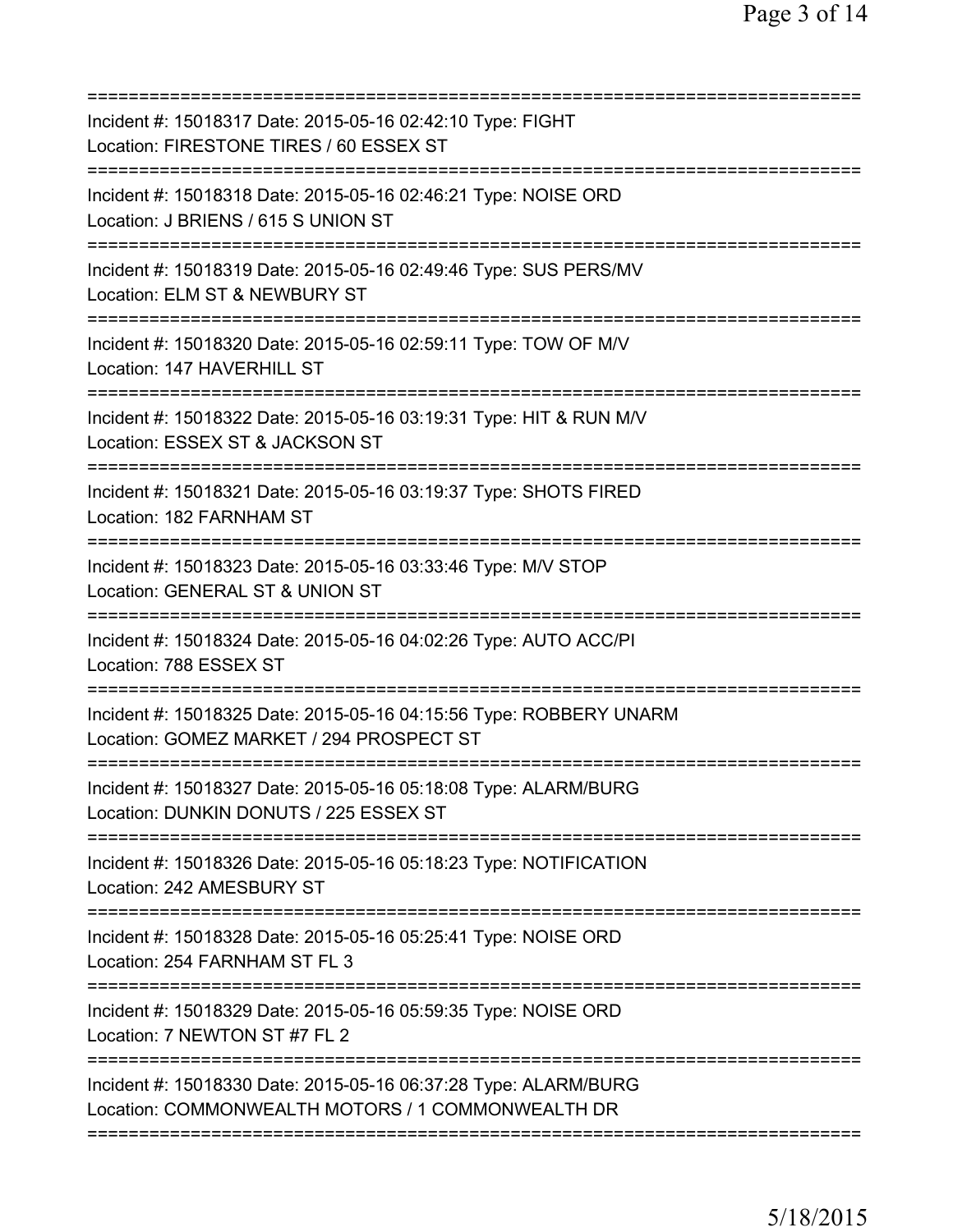Incident #: 15018331 Date: 2015-05-16 06:54:46 Type: GENERAL SERV Location: BUNKERHILL ST =========================================================================== Incident #: 15018332 Date: 2015-05-16 07:17:00 Type: ALARM/BURG Location: ESPERANZA ACADEMY / 198 GARDEN ST =========================================================================== Incident #: 15018333 Date: 2015-05-16 07:22:36 Type: M/V STOP Location: MERRIMACK ST & S UNION ST =========================================================================== Incident #: 15018334 Date: 2015-05-16 07:23:53 Type: SUS PERS/MV Location: 12 LEROY AV =========================================================================== Incident #: 15018335 Date: 2015-05-16 07:55:07 Type: SUS PERS/MV Location: 117 ABBOTT ST =========================================================================== Incident #: 15018336 Date: 2015-05-16 08:11:01 Type: B&E/MV/PAST Location: 167 WILLOW ST =========================================================================== Incident #: 15018337 Date: 2015-05-16 08:20:08 Type: AUTO ACC/NO PI Location: 366 LOWELL ST =========================================================================== Incident #: 15018338 Date: 2015-05-16 08:22:25 Type: SUS PERS/MV Location: LAZARUS HOUSE / 48 HOLLY ST =========================================================================== Incident #: 15018339 Date: 2015-05-16 09:28:46 Type: M/V STOP Location: 88 BROADWAY =========================================================================== Incident #: 15018340 Date: 2015-05-16 09:29:50 Type: ALARM/BURG Location: ST. FRANCIS THRIFT SHOP / 229 S UNION ST =========================================================================== Incident #: 15018341 Date: 2015-05-16 09:35:02 Type: B&E/MV/PAST Location: 37 CRESCENT ST =========================================================================== Incident #: 15018342 Date: 2015-05-16 09:40:36 Type: WARRANT SERVE Location: 19 HUDSON AV =========================================================================== Incident #: 15018343 Date: 2015-05-16 09:43:11 Type: STOL/MV/PAS Location: 49A EUTAW ST =========================================================================== Incident #: 15018344 Date: 2015-05-16 09:46:58 Type: B&E/PAST Location: 81 IRENE ST FL 1ST =========================================================================== Incident #: 15018345 Date: 2015-05-16 09:50:30 Type: STOL/MV/PAS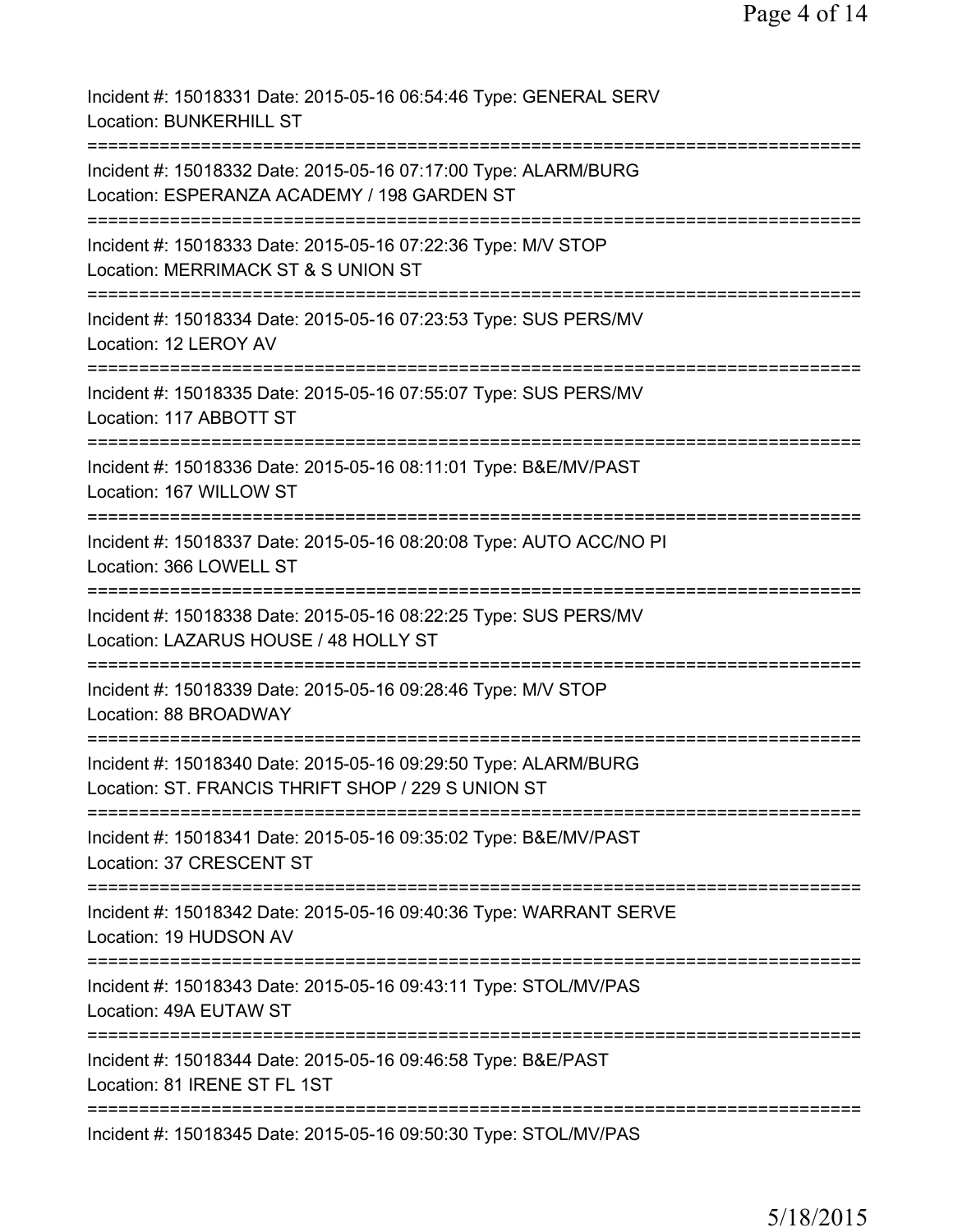| Location: 140 WATER ST                                                                                       |
|--------------------------------------------------------------------------------------------------------------|
| Incident #: 15018346 Date: 2015-05-16 10:16:13 Type: SUICIDE ATTEMPT<br>Location: 16 CAMDEN ST               |
| Incident #: 15018347 Date: 2015-05-16 10:23:50 Type: MEDIC SUPPORT<br>Location: EL PEZ DORADO / 676 ESSEX ST |
| Incident #: 15018348 Date: 2015-05-16 10:43:27 Type: M/V STOP<br>Location: 55 SAUNDERS ST                    |
| Incident #: 15018349 Date: 2015-05-16 10:48:27 Type: TOW OF M/V<br>Location: 75 MANCHESTER ST                |
| Incident #: 15018350 Date: 2015-05-16 10:55:59 Type: M/V STOP<br>Location: 296 BROADWAY                      |
| Incident #: 15018351 Date: 2015-05-16 11:01:22 Type: STOL/MV/PAS<br>Location: 57 KENDALL ST FL 2             |
| Incident #: 15018352 Date: 2015-05-16 11:02:25 Type: DISTURBANCE<br>Location: 224 WATER ST                   |
| Incident #: 15018353 Date: 2015-05-16 11:09:39 Type: 209A/SERVE<br>Location: 56 SHATTUCK ST                  |
| Incident #: 15018354 Date: 2015-05-16 11:17:15 Type: 209A/SERVE<br>Location: 30 BOWDOIN ST                   |
| Incident #: 15018355 Date: 2015-05-16 11:17:21 Type: ALARM/BURG<br>Location: 85 BAY STATE RD #14             |
| Incident #: 15018356 Date: 2015-05-16 11:18:52 Type: B&E/PAST<br>Location: 11 HOLT ST #2                     |
| Incident #: 15018357 Date: 2015-05-16 11:20:55 Type: KEEP PEACE<br>Location: 137 BERKELEY ST                 |
| Incident #: 15018358 Date: 2015-05-16 11:30:43 Type: 209A/SERVE<br>Location: 3 SULLIVAN AV                   |
| Incident #: 15018359 Date: 2015-05-16 11:51:46 Type: NOTIFICATION<br>Location: 344 S UNION ST                |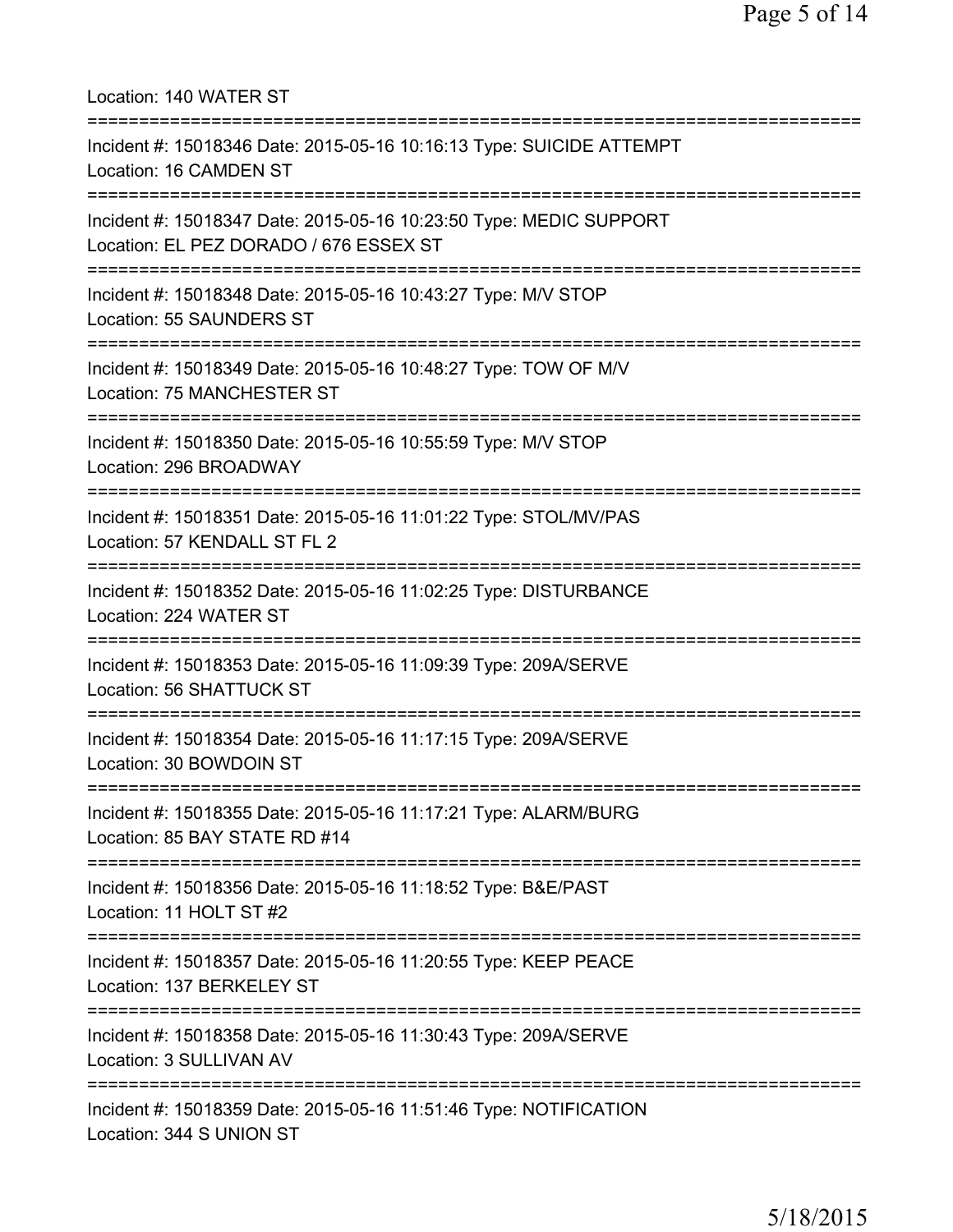| Incident #: 15018360 Date: 2015-05-16 12:05:44 Type: ALARM/BURG<br>Location: 290 WATER ST                                            |
|--------------------------------------------------------------------------------------------------------------------------------------|
| Incident #: 15018361 Date: 2015-05-16 12:09:54 Type: STOL/MV/PAS<br>Location: 5 ARLINGTON TER                                        |
| Incident #: 15018362 Date: 2015-05-16 12:14:42 Type: E911 HANGUP<br>Location: MERRIMACK MEDICAL WALK IN / 25 MARSTON ST #101         |
| Incident #: 15018363 Date: 2015-05-16 12:23:18 Type: ALARM/BURG<br>Location: 23 ABBOTT ST FL 1ST                                     |
| Incident #: 15018364 Date: 2015-05-16 12:35:52 Type: M/V STOP<br>Location: BERKELEY ST & JACKSON ST<br><u> :====================</u> |
| Incident #: 15018365 Date: 2015-05-16 13:28:57 Type: M/V STOP<br>Location: BROADWAY & LAKE ST                                        |
| Incident #: 15018366 Date: 2015-05-16 13:36:50 Type: M/V STOP<br><b>Location: BROADWAY</b>                                           |
| Incident #: 15018367 Date: 2015-05-16 14:06:27 Type: RECOV/STOL/MV<br>Location: 141 WATER ST                                         |
| Incident #: 15018368 Date: 2015-05-16 14:10:23 Type: ALARM/BURG<br>Location: 20 MONTGOMERY ST                                        |
| Incident #: 15018369 Date: 2015-05-16 14:21:42 Type: M/V STOP<br>Location: MANCHESTER ST & WEST ST                                   |
| Incident #: 15018370 Date: 2015-05-16 14:34:14 Type: ALARM/BURG<br>Location: 1 MERRIMACK VIEW CT                                     |
| Incident #: 15018371 Date: 2015-05-16 15:40:02 Type: DISTURBANCE<br>Location: 473 ESSEX ST                                           |
| Incident #: 15018373 Date: 2015-05-16 15:43:57 Type: STOL/MV/PAS<br>Location: 99 WINTHROP AV                                         |
| Incident #: 15018372 Date: 2015-05-16 15:50:18 Type: HIT & RUN M/V<br>Location: ALDER ST & BASSWOOD ST                               |
|                                                                                                                                      |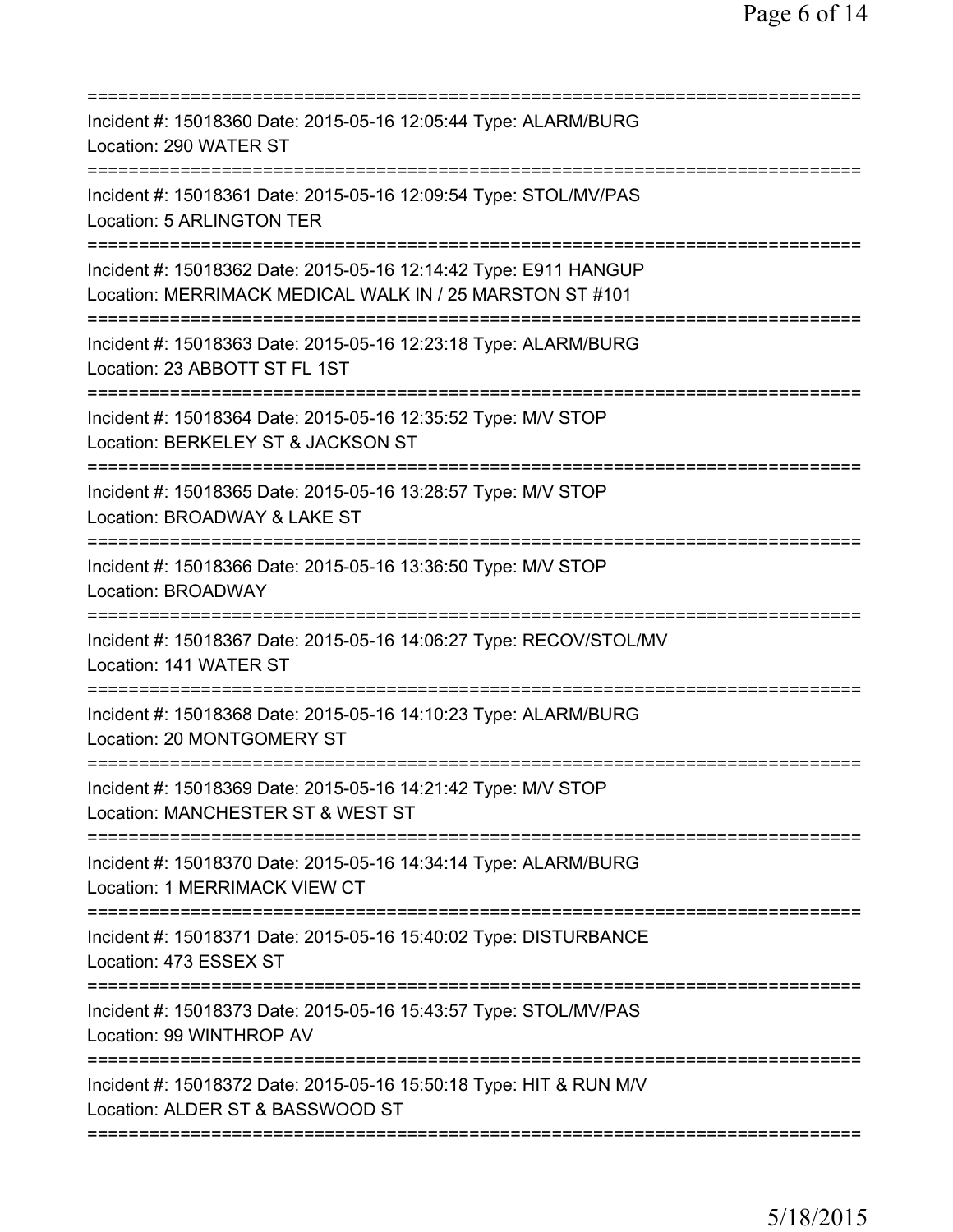| Incident #: 15018374 Date: 2015-05-16 15:58:34 Type: DISTURBANCE<br>Location: 6 AVON ST                                                  |
|------------------------------------------------------------------------------------------------------------------------------------------|
| Incident #: 15018375 Date: 2015-05-16 16:00:31 Type: MAL DAMG PROG<br>Location: 316 E HAVERHILL ST                                       |
| Incident #: 15018376 Date: 2015-05-16 16:03:34 Type: UNKNOWN PROB<br>Location: 205 ANDOVER ST                                            |
| Incident #: 15018377 Date: 2015-05-16 16:06:32 Type: STOLEN PROP<br>Location: 69 AVON ST                                                 |
| Incident #: 15018378 Date: 2015-05-16 16:11:38 Type: NOISE ORD<br>Location: BENNINGTON ST & MYRTLE ST                                    |
| Incident #: 15018379 Date: 2015-05-16 16:13:02 Type: FIGHT<br>Location: S UNION ST & SALEM ST                                            |
| Incident #: 15018380 Date: 2015-05-16 16:16:31 Type: DISTURBANCE<br>Location: 14 TEMPLE ST FL 2<br>;==================================== |
| Incident #: 15018381 Date: 2015-05-16 16:26:48 Type: WARRANT SERVE<br>Location: 21 BROOKFIELD ST #RIGHT                                  |
| Incident #: 15018382 Date: 2015-05-16 16:39:20 Type: DRUG VIO<br>Location: EUTAW ST & PARK ST                                            |
| Incident #: 15018383 Date: 2015-05-16 16:49:26 Type: MV/BLOCKING<br>Location: 39 BENNINGTON ST                                           |
| ========================<br>Incident #: 15018384 Date: 2015-05-16 17:05:02 Type: SUS PERS/MV<br>Location: 42 HIGH ST                     |
| Incident #: 15018385 Date: 2015-05-16 17:22:41 Type: NEIGHBOR PROB<br>Location: 136 EXCHANGE ST                                          |
| Incident #: 15018386 Date: 2015-05-16 17:23:58 Type: NOISE ORD<br><b>Location: HOFFMAN AV</b>                                            |
| Incident #: 15018388 Date: 2015-05-16 17:24:47 Type: NOISE ORD<br>Location: THORNDIKE ST                                                 |
| Incident #: 15018387 Date: 2015-05-16 17:24:57 Type: M/V STOP                                                                            |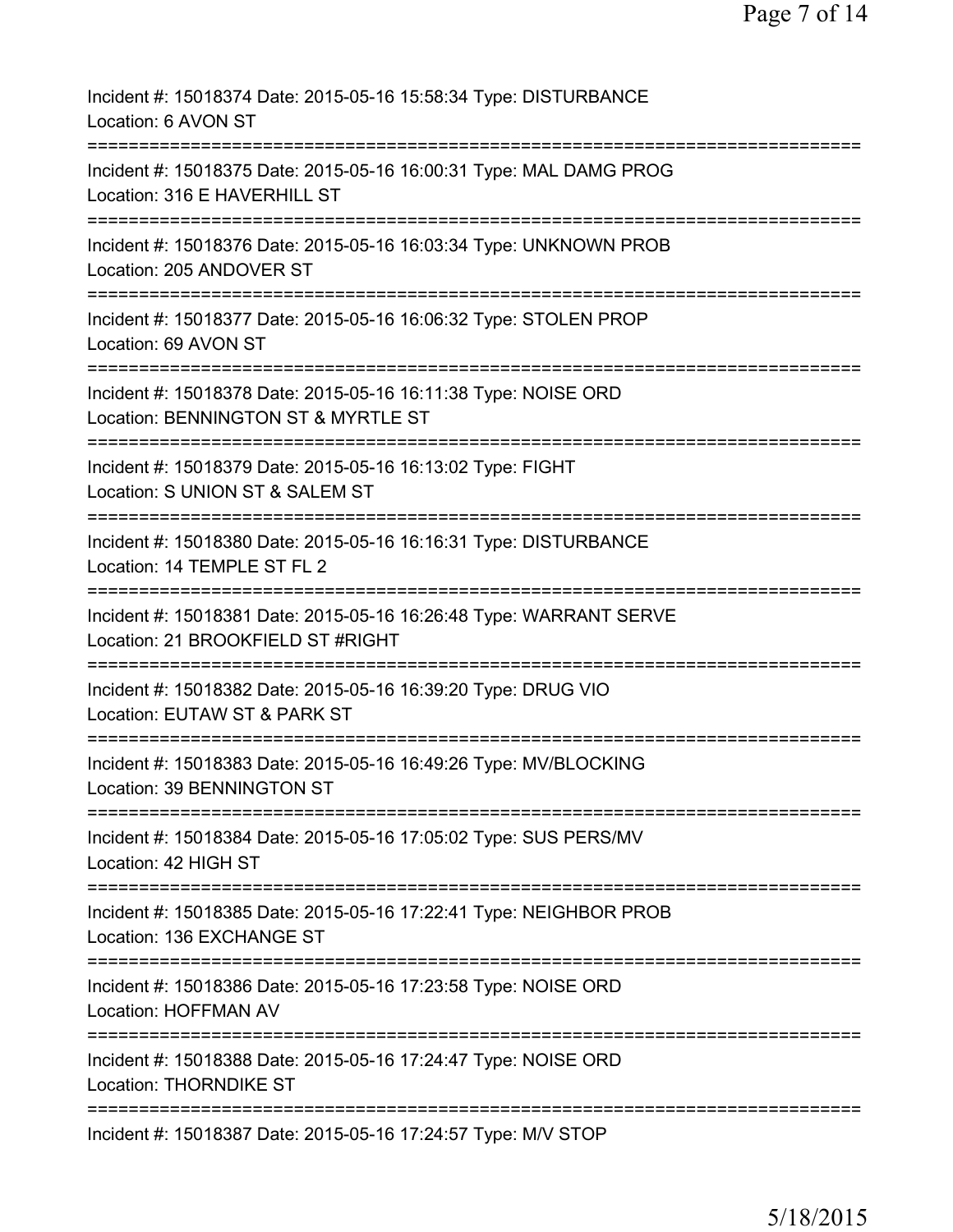Location: BROADWAY & LOWELL ST =========================================================================== Incident #: 15018389 Date: 2015-05-16 17:30:30 Type: UNWANTEDGUEST Location: 39 BOWDOIN ST FL 3 =========================================================================== Incident #: 15018390 Date: 2015-05-16 17:31:05 Type: NOISE ORD Location: 380 S BROADWAY =========================================================================== Incident #: 15018391 Date: 2015-05-16 17:36:27 Type: M/V STOP Location: 138 WALNUT ST =========================================================================== Incident #: 15018392 Date: 2015-05-16 17:39:41 Type: M/V STOP Location: 55 BENNINGTON ST =========================================================================== Incident #: 15018393 Date: 2015-05-16 17:51:59 Type: M/V STOP Location: BRADFORD ST & BROADWAY =========================================================================== Incident #: 15018394 Date: 2015-05-16 17:54:21 Type: M/V STOP Location: ARLINGTON ST & CENTRE ST =========================================================================== Incident #: 15018395 Date: 2015-05-16 17:56:46 Type: M/V STOP Location: BROADWAY & LOWELL ST =========================================================================== Incident #: 15018396 Date: 2015-05-16 18:20:33 Type: DOMESTIC/PROG Location: 24 CHANDLER ST FL 2 =========================================================================== Incident #: 15018397 Date: 2015-05-16 18:20:46 Type: TOW OF M/V Location: 266 BROADWAY =========================================================================== Incident #: 15018398 Date: 2015-05-16 18:29:05 Type: M/V STOP Location: CHANDLER ST & MEDFORD ST =========================================================================== Incident #: 15018399 Date: 2015-05-16 18:29:33 Type: NOISE ORD Location: 163 WEST ST =========================================================================== Incident #: 15018400 Date: 2015-05-16 18:43:24 Type: M/V STOP Location: FRONT ST & S BROADWAY =========================================================================== Incident #: 15018402 Date: 2015-05-16 18:57:20 Type: LARCENY/PAST Location: 311 E HAVERHILL ST =========================================================================== Incident #: 15018401 Date: 2015-05-16 18:59:55 Type: M/V STOP Location: HOLT ST & WATER ST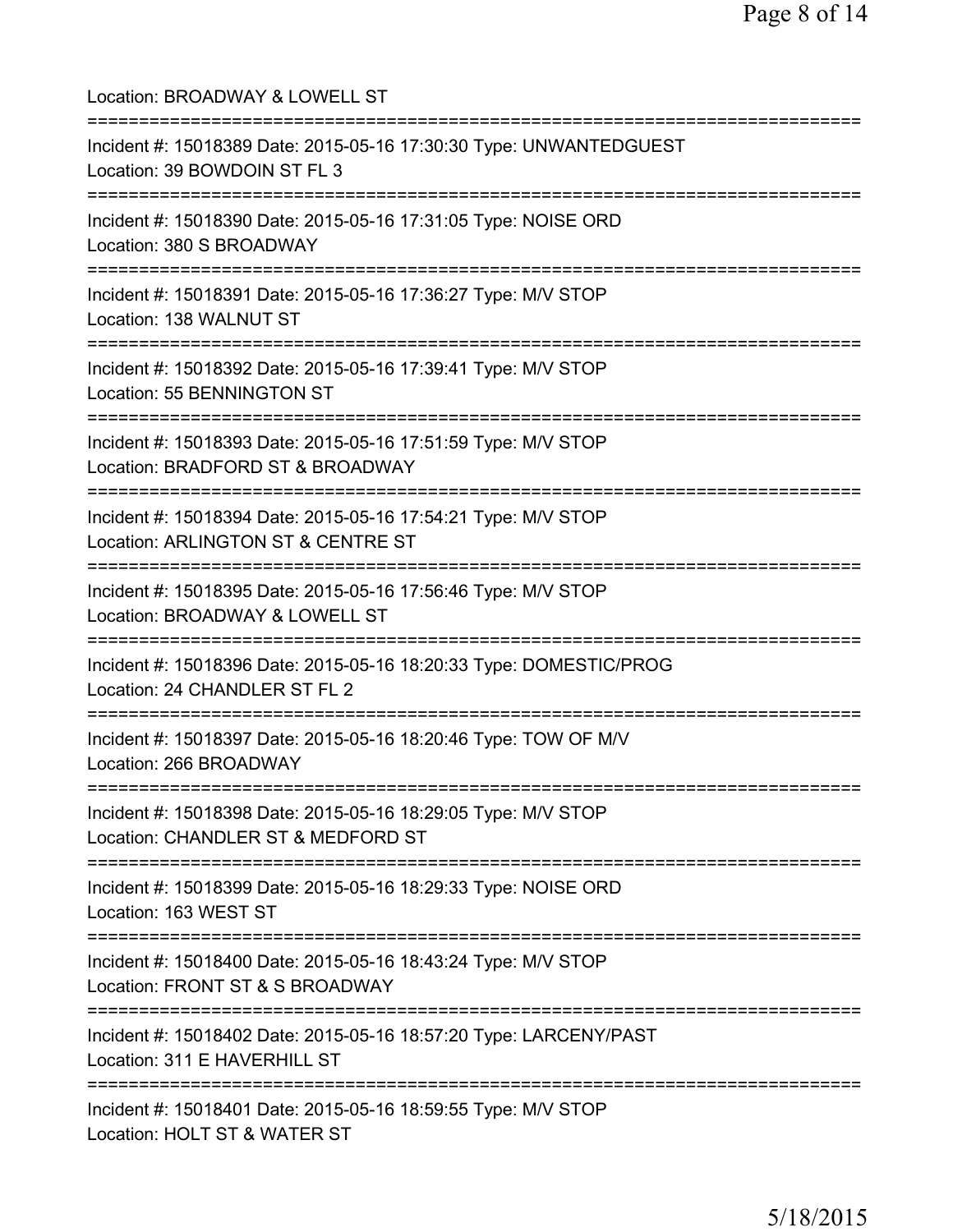| Incident #: 15018403 Date: 2015-05-16 19:03:19 Type: NOISE ORD<br>Location: BELLEVUE ST & HILLTOP AV          |
|---------------------------------------------------------------------------------------------------------------|
| Incident #: 15018404 Date: 2015-05-16 19:18:33 Type: NOISE ORD<br>Location: LOWELL ST & MARGIN ST             |
| Incident #: 15018405 Date: 2015-05-16 19:23:36 Type: MAL DAMAGE<br>Location: 141 WEST ST                      |
| Incident #: 15018408 Date: 2015-05-16 19:32:31 Type: ANIMAL COMPL<br>Location: JACKSON ST & PARK ST           |
| Incident #: 15018406 Date: 2015-05-16 19:32:57 Type: ASSSIT OTHER PD<br>Location: 703 HAVERHILL ST            |
| Incident #: 15018407 Date: 2015-05-16 19:33:12 Type: DISTURBANCE<br>Location: 159 MARGIN ST                   |
| Incident #: 15018409 Date: 2015-05-16 19:35:54 Type: M/V STOP<br>Location: BROADWAY & WATER ST                |
| Incident #: 15018410 Date: 2015-05-16 19:40:05 Type: SUS PERS/MV<br>Location: BROOK ST & UNION ST             |
| Incident #: 15018411 Date: 2015-05-16 19:42:46 Type: FIGHT<br>Location: HAYES TAVERN INC / 167 S UNION ST     |
| Incident #: 15018412 Date: 2015-05-16 19:44:16 Type: FIGHT<br>Location: 49 DRACUT ST                          |
| Incident #: 15018413 Date: 2015-05-16 19:57:45 Type: NOISE ORD<br>Location: 35 SAUNDERS ST                    |
| Incident #: 15018414 Date: 2015-05-16 20:01:04 Type: DISTURBANCE<br>Location: 210 SARATOGA ST                 |
| Incident #: 15018415 Date: 2015-05-16 20:04:44 Type: M/V STOP<br>Location: BROADWAY & LOWELL ST               |
| Incident #: 15018416 Date: 2015-05-16 20:12:26 Type: UNWANTEDGUEST<br>Location: SUPER LIQUORS / 35 S BROADWAY |
|                                                                                                               |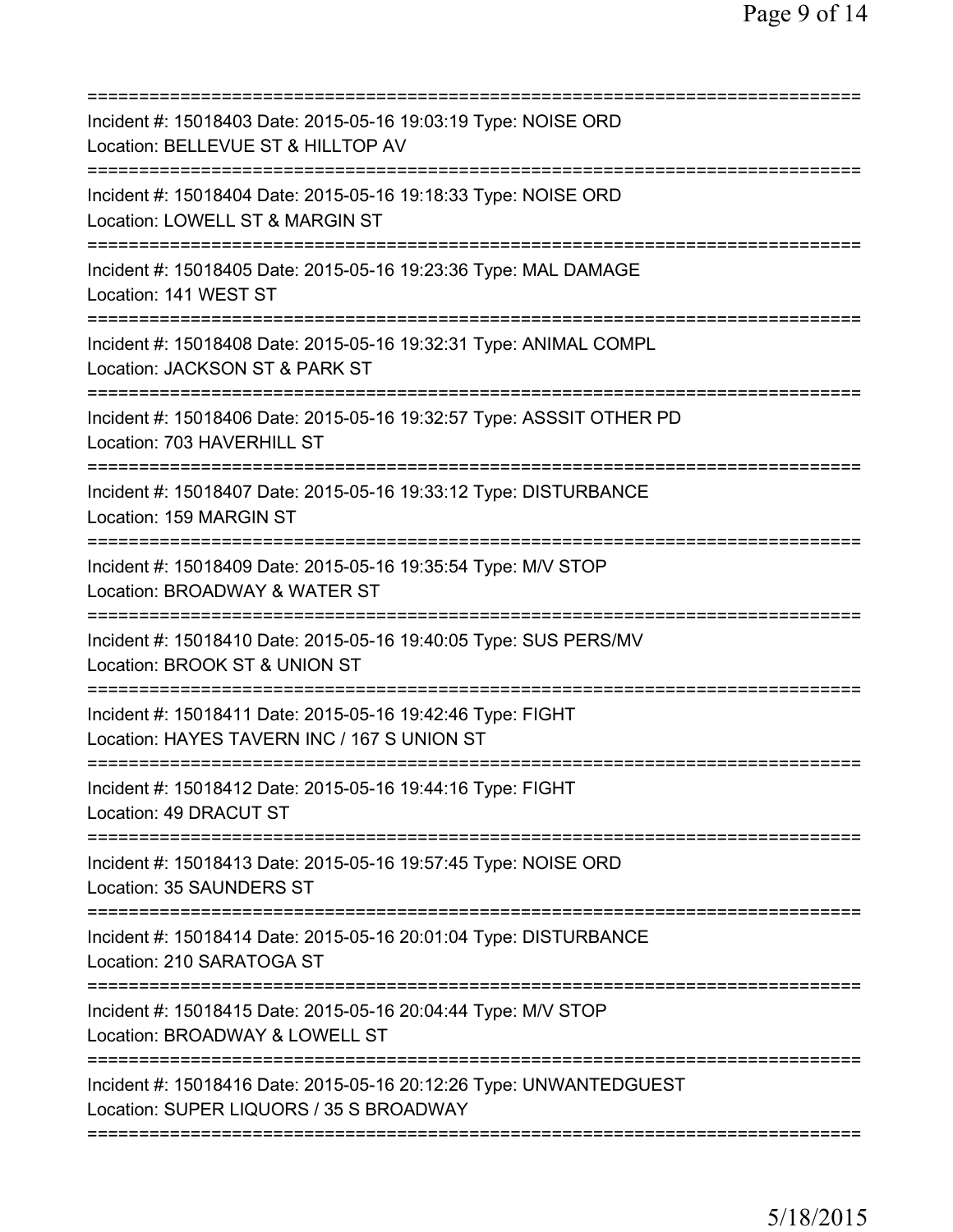| Incident #: 15018417 Date: 2015-05-16 20:14:36 Type: M/V STOP<br>Location: BROADWAY & LOWELL ST                                                                                          |
|------------------------------------------------------------------------------------------------------------------------------------------------------------------------------------------|
| Incident #: 15018418 Date: 2015-05-16 20:18:51 Type: M/V STOP<br>Location: BROADWAY & LOWELL ST                                                                                          |
| Incident #: 15018419 Date: 2015-05-16 20:19:43 Type: M/V STOP<br>Location: BROADWAY & LOWELL ST                                                                                          |
| Incident #: 15018420 Date: 2015-05-16 20:20:38 Type: M/V STOP<br>Location: BROADWAY & LOWELL ST                                                                                          |
| Incident #: 15018421 Date: 2015-05-16 20:21:25 Type: M/V STOP<br>Location: BROADWAY & LOWELL ST                                                                                          |
| Incident #: 15018422 Date: 2015-05-16 20:22:11 Type: M/V STOP<br>Location: BROADWAY & LOWELL ST                                                                                          |
| Incident #: 15018423 Date: 2015-05-16 20:22:47 Type: M/V STOP<br>Location: BROADWAY & LOWELL ST<br>=========                                                                             |
| Incident #: 15018424 Date: 2015-05-16 20:24:11 Type: UNWANTEDGUEST<br>Location: 510 LOWELL ST FL 1                                                                                       |
| Incident #: 15018426 Date: 2015-05-16 20:24:12 Type: M/V STOP<br>Location: BROADWAY & LOWELL ST                                                                                          |
| Incident #: 15018425 Date: 2015-05-16 20:24:30 Type: AUTO ACC/NO PI<br>Location: LA PARILLA / 2 AMESBURY ST                                                                              |
| Incident #: 15018427 Date: 2015-05-16 20:25:56 Type: M/V STOP<br>Location: BROADWAY & LOWELL ST                                                                                          |
| _______________________________<br>===========================<br>:================<br>Incident #: 15018428 Date: 2015-05-16 20:34:22 Type: HIT & RUN M/V<br>Location: AVON ST & FITZ ST |
| Incident #: 15018429 Date: 2015-05-16 20:42:14 Type: M/V STOP<br>Location: MERRIMACK ST & PARKER ST                                                                                      |
| Incident #: 15018430 Date: 2015-05-16 20:42:36 Type: NOISE ORD<br><b>Location: ELLIS ST</b>                                                                                              |
| Incident #: 15018431 Date: 2015-05-16 21:00:26 Type: NOISE ORD                                                                                                                           |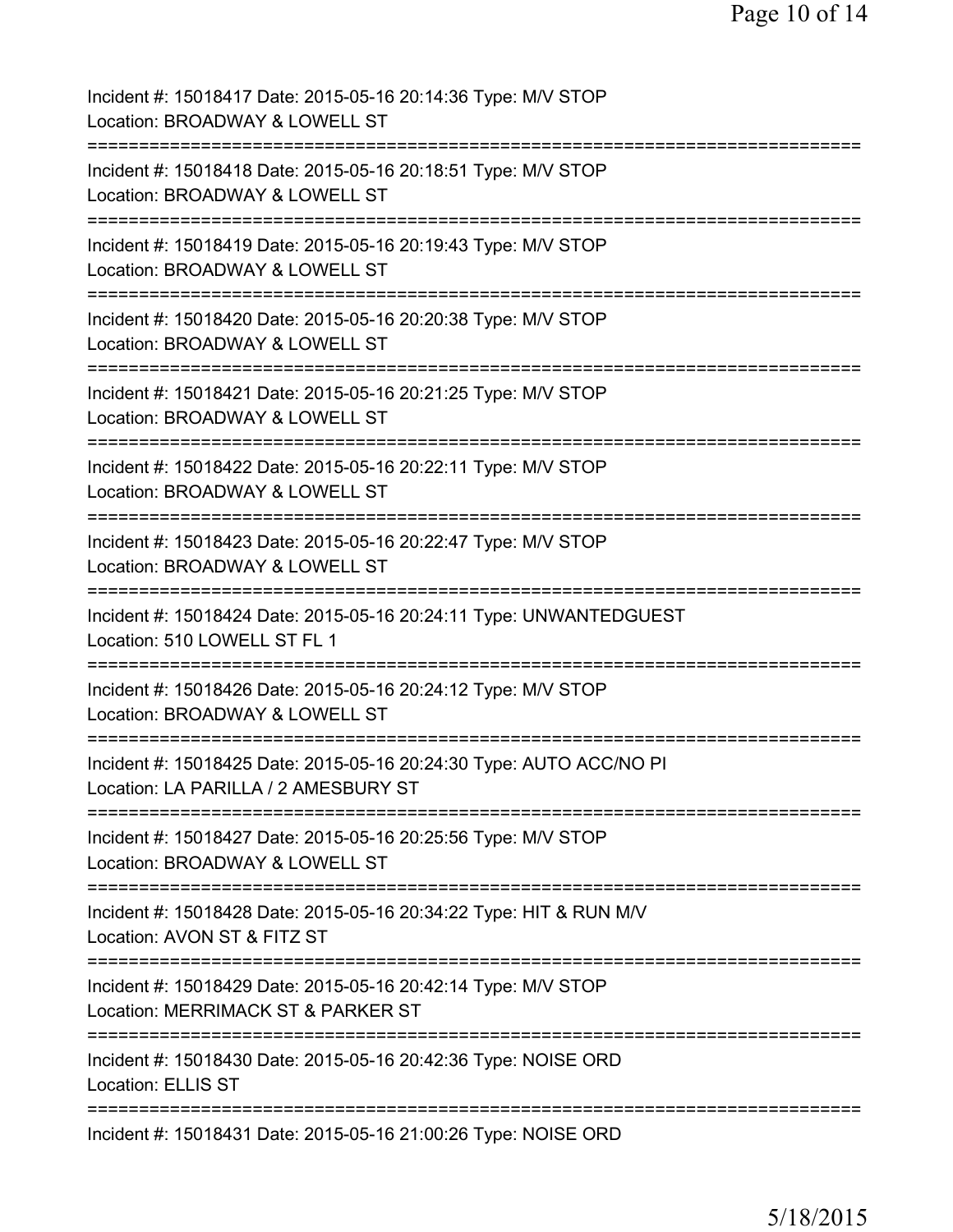Location: DORCHESTER ST =========================================================================== Incident #: 15018432 Date: 2015-05-16 21:01:52 Type: DISTURBANCE Location: 34 BERKELEY ST #3 =========================================================================== Incident #: 15018433 Date: 2015-05-16 21:02:49 Type: NOISE ORD Location: JUNIPER ST & BASSWOOD ST =========================================================================== Incident #: 15018434 Date: 2015-05-16 21:07:58 Type: CK WELL BEING Location: 38 FOREST ST =========================================================================== Incident #: 15018435 Date: 2015-05-16 21:19:21 Type: FIRE WORKS Location: 22 DOYLE ST =========================================================================== Incident #: 15018436 Date: 2015-05-16 21:29:59 Type: NOISE ORD Location: 261 FARNHAM ST #REAR FL 3 =========================================================================== Incident #: 15018438 Date: 2015-05-16 21:33:51 Type: DOMESTIC/PROG Location: 37 KINGSTON ST =========================================================================== Incident #: 15018437 Date: 2015-05-16 21:33:54 Type: MEDIC SUPPORT Location: 58 MELVIN ST #11-9 =========================================================================== Incident #: 15018439 Date: 2015-05-16 21:35:06 Type: ALARM/BURG Location: VON KAMCKE / 84 WALNUT ST =========================================================================== Incident #: 15018440 Date: 2015-05-16 21:36:07 Type: MEDIC SUPPORT Location: 28 ALBION ST =========================================================================== Incident #: 15018441 Date: 2015-05-16 21:37:28 Type: NOISE ORD Location: 62 MARGIN ST =========================================================================== Incident #: 15018442 Date: 2015-05-16 21:38:01 Type: NOISE ORD Location: HAFFNER'S GAS STATION / 69 PARKER ST =========================================================================== Incident #: 15018443 Date: 2015-05-16 21:50:06 Type: MISSING PERS Location: MCDONALDS / 599 ANDOVER ST =========================================================================== Incident #: 15018444 Date: 2015-05-16 21:55:43 Type: AUTO ACC/NO PI Location: BROADWAY & LOWELL ST =========================================================================== Incident #: 15018445 Date: 2015-05-16 22:00:40 Type: NOISE ORD Location: 22 UNION ST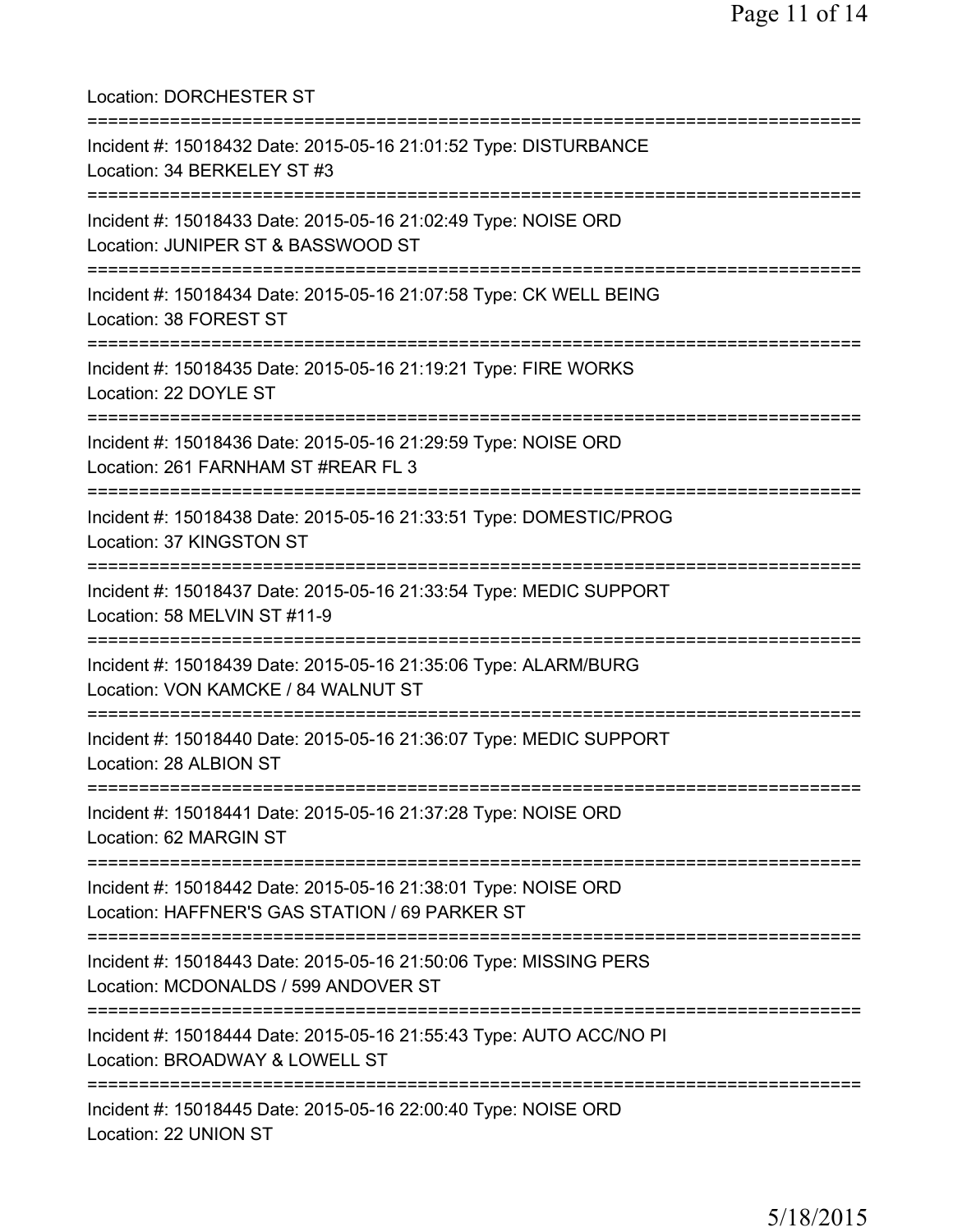| Incident #: 15018446 Date: 2015-05-16 22:21:31 Type: M/V STOP<br>Location: BROADWAY & MANCHESTER ST                                   |
|---------------------------------------------------------------------------------------------------------------------------------------|
| Incident #: 15018447 Date: 2015-05-16 22:22:15 Type: NOISE ORD<br>Location: 37 SHAW ST                                                |
| Incident #: 15018448 Date: 2015-05-16 22:35:21 Type: AMBULANCE ASSSI<br>Location: MALAYA'S / 2 NEWBURY ST<br>======================== |
| Incident #: 15018449 Date: 2015-05-16 22:40:48 Type: MAL DAMG PROG<br>Location: OLD TRAIN STATION / 59 MERRIMACK ST                   |
| Incident #: 15018450 Date: 2015-05-16 22:45:08 Type: NOISE ORD<br>Location: 107 ARLINGTON ST                                          |
| Incident #: 15018451 Date: 2015-05-16 22:46:52 Type: M/V STOP<br>Location: ALLSTON ST & HIGH ST                                       |
| Incident #: 15018452 Date: 2015-05-16 22:50:06 Type: M/V STOP<br>Location: 353 ELM ST<br>====================                         |
| Incident #: 15018453 Date: 2015-05-16 22:52:42 Type: M/V STOP<br>Location: ESSEX ST & MILL ST                                         |
| Incident #: 15018454 Date: 2015-05-16 22:54:39 Type: NOISE ORD<br>Location: BELLEVUE ST & HILLTOP AV                                  |
| Incident #: 15018455 Date: 2015-05-16 23:03:58 Type: M/V STOP<br>Location: BROADWAY & MANCHESTER ST                                   |
| Incident #: 15018456 Date: 2015-05-16 23:07:59 Type: DOMESTIC/PROG<br>Location: 681 ESSEX ST                                          |
| ===========================<br>Incident #: 15018457 Date: 2015-05-16 23:14:46 Type: M/V STOP<br>Location: MAPLE ST & SHORT ST         |
| =========================<br>Incident #: 15018459 Date: 2015-05-16 23:17:20 Type: DISTURBANCE<br>Location: 74 UNION ST                |
| Incident #: 15018458 Date: 2015-05-16 23:17:24 Type: WARRANT SERVE<br>Location: 54 ESSEX ST #10                                       |
|                                                                                                                                       |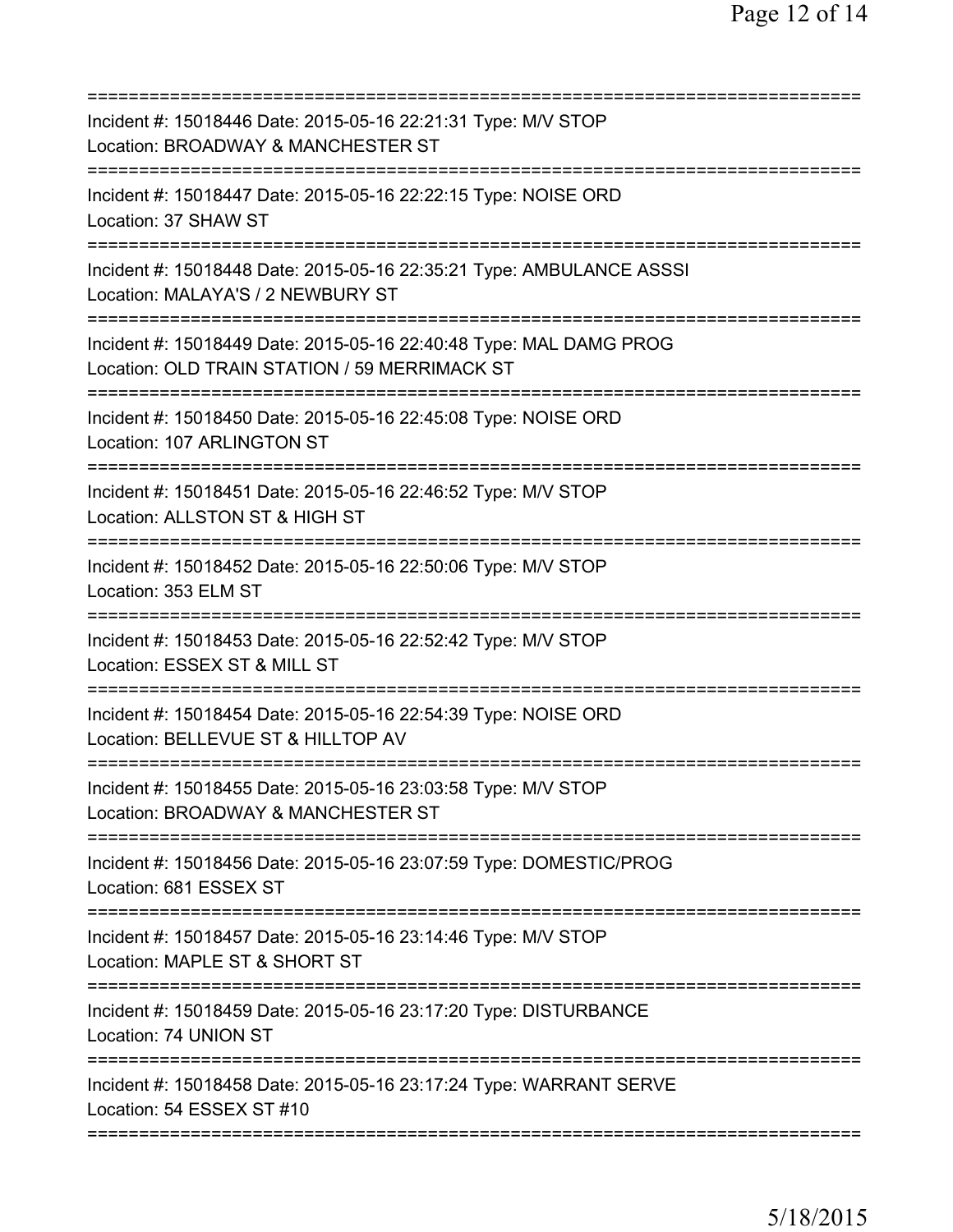Incident #: 15018460 Date: 2015-05-16 23:17:56 Type: WARRANT SERVE Location: 115 GARDEN ST FL 3 =========================================================================== Incident #: 15018461 Date: 2015-05-16 23:19:32 Type: M/V STOP Location: MERRIMACK ST & PARKER ST =========================================================================== Incident #: 15018462 Date: 2015-05-16 23:21:52 Type: NOISE ORD Location: 15 FARLEY ST =========================================================================== Incident #: 15018463 Date: 2015-05-16 23:23:45 Type: M/V STOP Location: FERGUSON ST & S BROADWAY =========================================================================== Incident #: 15018464 Date: 2015-05-16 23:24:27 Type: LOUD NOISE Location: LOWELL TER =========================================================================== Incident #: 15018465 Date: 2015-05-16 23:28:06 Type: LOUD NOISE Location: 394 LOWELL ST =========================================================================== Incident #: 15018466 Date: 2015-05-16 23:31:50 Type: SHOTS FIRED Location: HOWARD ST & PLATT ST =========================================================================== Incident #: 15018467 Date: 2015-05-16 23:31:57 Type: NOISE ORD Location: 137 WARWICK ST =========================================================================== Incident #: 15018468 Date: 2015-05-16 23:36:30 Type: M/V STOP Location: BROADWAY & HAVERHILL ST =========================================================================== Incident #: 15018469 Date: 2015-05-16 23:38:16 Type: M/V STOP Location: 279 MERRIMACK ST =========================================================================== Incident #: 15018470 Date: 2015-05-16 23:38:44 Type: ALARM/BURG Location: HABIT-OPCO / 10 EMBANKMENT RD =========================================================================== Incident #: 15018471 Date: 2015-05-16 23:39:01 Type: NOISE ORD Location: 403 ANDOVER ST FL 1 =========================================================================== Incident #: 15018472 Date: 2015-05-16 23:39:09 Type: M/V STOP Location: MARSTON ST =========================================================================== Incident #: 15018473 Date: 2015-05-16 23:41:20 Type: WARRANT SERVE Location: 204 PARK ST ===========================================================================